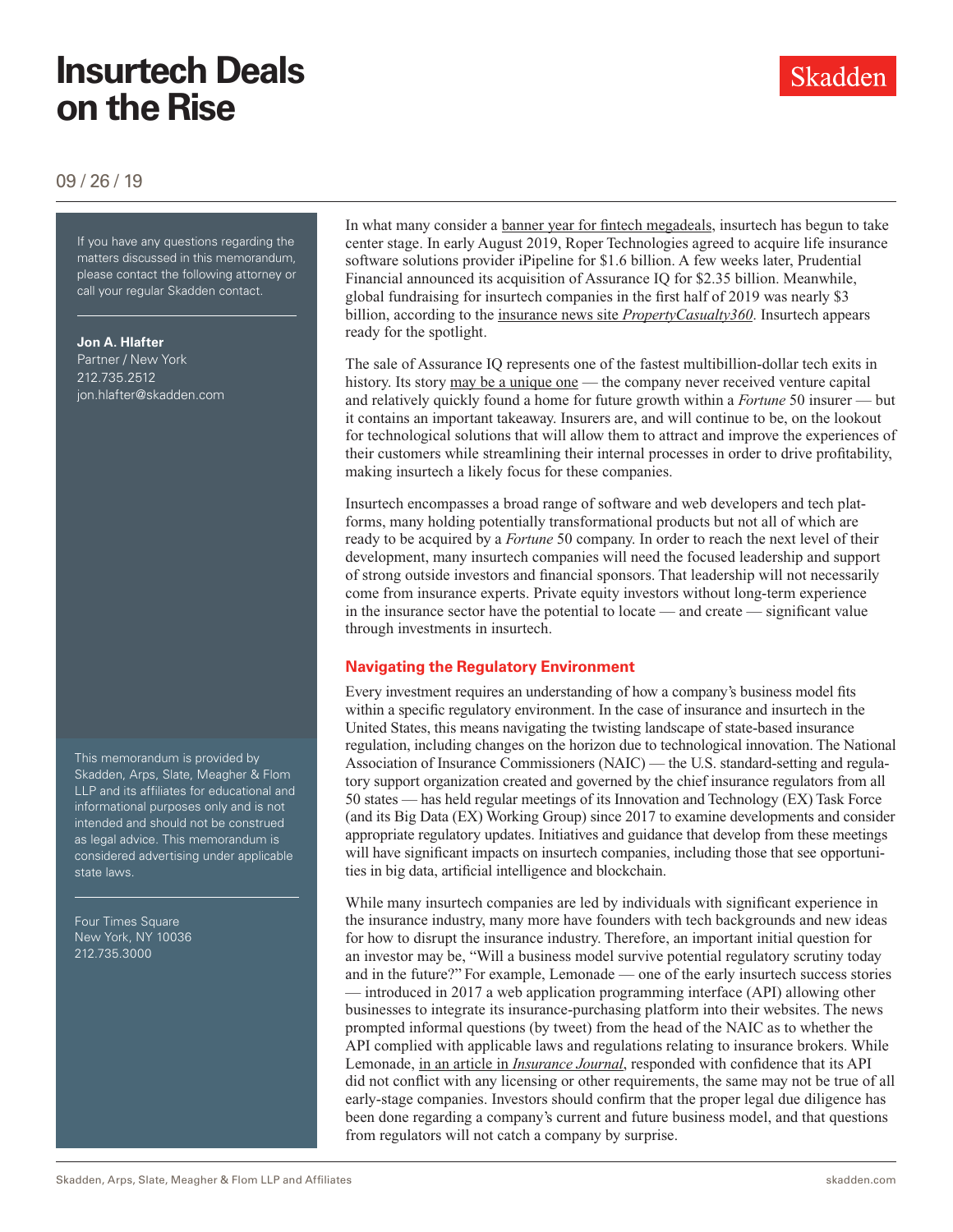### **Insurtech Deals on the Rise**

Insurtech companies also will likely be directly (or indirectly, through contractual obligations to customers) subject to cybersecurity and data privacy laws and regulations both within and outside the U.S. Therefore, understanding a company's cybersecurity infrastructure and compliance procedures will be critical for potential investors.

Finally, investors outside the U.S. should consider the potential implications of reviews on insurtech investments by the Committee on Foreign Investment in the United States, including whether a target company handles sensitive data regarding U.S. consumers.

#### **Investments and the Spectrum of Insurance Regulatory Scrutiny**

Investors often fear the seemingly daunting regulatory scrutiny that may go hand in hand with an investment in insurance. For example, private equity sponsors that make controlling investments in insurance companies may, depending on specific state practices, need to disclose the identity of limited partners as well as significant personal and financial information regarding fund principals.

However, the regulatory burden may be lighter for insurtech investments than anticipated. Consider these three scenarios:

- Investments in insurtech companies that are solely software companies or technology platforms will typically not require any approvals of or notices to insurance regulators;
- Investments in insurtech companies that act as brokers, managing general agents or managing general underwriters in some states require pre- or post-investment notices to regulators but will not typically require the type of disclosure regarding investors that would be required in a "Form A" filing (explained in more detail below); and
- Investments including indirect ones in insurtech companies that actually write insurance coverage (*e.g*., Lemonade, Root and Metromile) could trigger approval requirements from the insurance regulator in the company's state of domicile if the investment results in a person acquiring "control" for regulatory purposes, which is typically presumed by any investment representing the direct or indirect power to vote 10% or more of the voting securities of the insurance company.

An investor is required to make a Form A filing only under the third scenario. Form A is an application to acquire control of an insurance company that is filed with, and requires approval by, the insurance regulator of the state where the insurance company is domiciled. When considering the approval of such an application, a regulator will generally weigh such factors as the financial strength of the proposed acquirer, the integrity and management of the acquirer's board of directors and executive officers, the acquirer's plans for the future operations of the domestic insurer, and any anti-competitive results that may arise from the consummation of the acquisition of control. As noted above, investors have many opportunities to access the insurance industry that do not require the additional hurdle of the Form A approval process.

#### **Form A**

The Form A process can appear daunting, but it can be fairly characterized as the process of responding to a simple set of questions from insurance regulators that take the form of "who," "what" and "where." For most investors, these inquiries are not disruptive to operations or overbearing in terms of required disclosure.

Who. Given the regulatory definition of "control," insurance regulators could seek information on "who" the ultimate controlling person of an investor is. For a public company, this may be the investor's board of directors or a controlling stockholder. For a private equity fund, this may be its fund principals or, in rare circumstances, its limited partners — if such partners possess special governance rights. Entities that are deemed to be control persons typically must be included as part of a filing and provide information regarding their individual officers and directors. These individuals, as well as natural persons who are controlling persons, will need to undergo background checks and potentially submit fingerprints as part of Form A applications. If such persons are themselves control persons, they also must disclose personal financial information to regulators. Most of this information can be submitted on a confidential basis and will not become publicly available.

**What.** Insurance regulators also will seek to understand "what" an acquiring person of an insurance company hopes to achieve through an investment. Among other factors, insurance regulators will examine:

- whether the financial condition of any acquiring person might jeopardize the financial stability of the insurer being acquired or prejudice the interest of its policyholders; and
- the fairness, reasonableness and public interest of any plans or proposals that the acquiring person has for an insurer, its assets, its business or corporate structure, or its management.

For most investments, these questions will have easy answers. In fact, many investments may contemplate a continuation of "business as usual," presenting regulators with few, if any, material operational or structural changes that need to be considered.